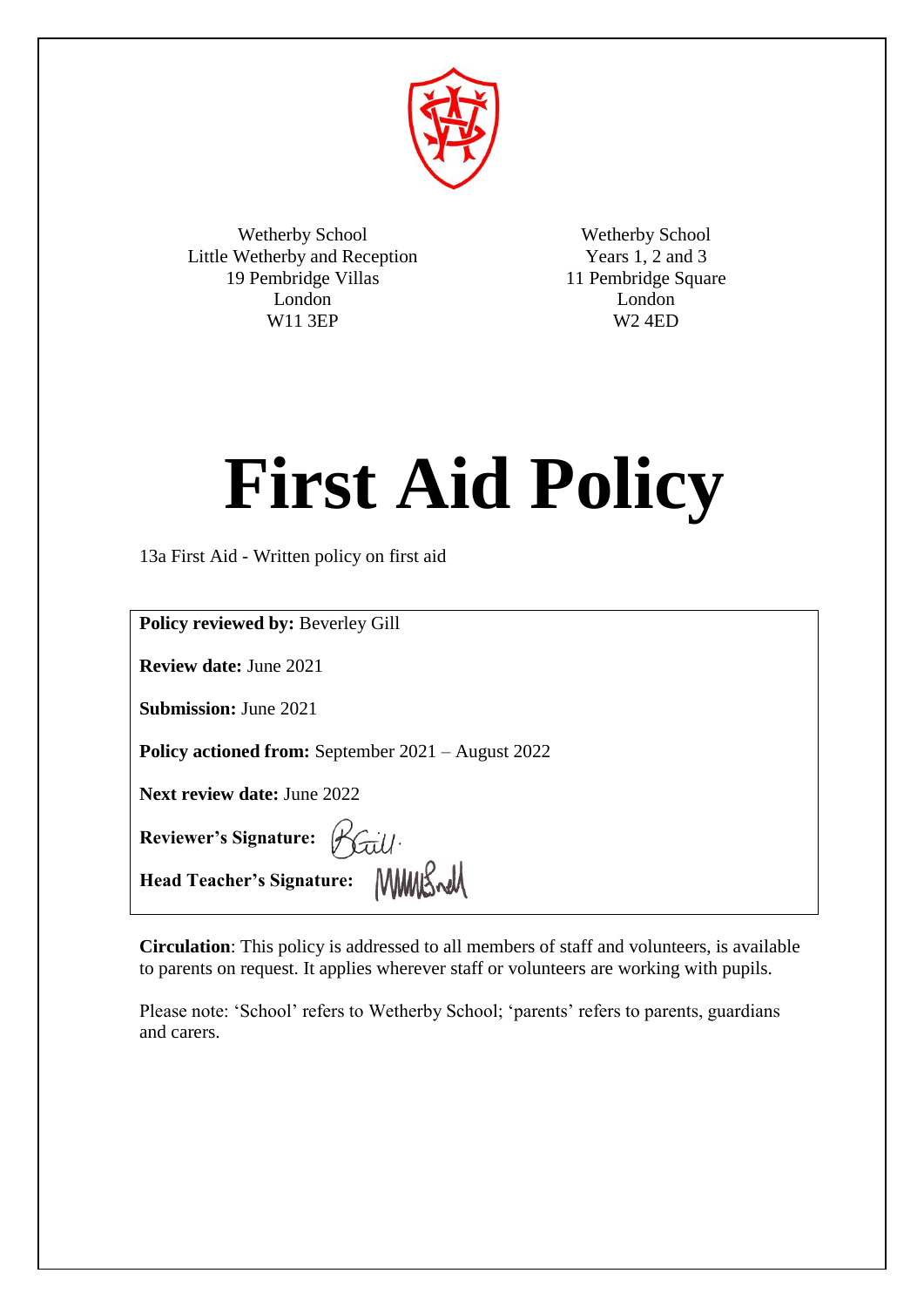

# **Wetherby School**

# **First Aid Policy Accident & Emergency Procedure**

# **AIMS**

Wetherby School aims to use first aid in response to accidents and injuries that have occurred to pupils, staff and visitors to the site. This policy applies to all children in the school, including those in the EYFS.

# **PERSONNEL**

Office staff and the SMT are responsible for dealing with minor incidents.

During lesson time the office staff and/or a qualified first-aider will administer first aid. If an accident occurs out of school and first aid is required, then one of the staff on duty will administer first aid.

# **RECORDING OF ACCIDENTS**

- Any accidents that occur are to be recorded in the accident book. These are kept in the school offices. Once completed these are signed by either the Headmaster or a member of the SMT at 11 Pembridge Square or the Headmaster, a member of the SMT or the Heads of Reception at 19 Pembridge Villas
- The accident reports are photocopied twice. The original is filed in the accident folder in the school offices; two are given to the class teacher. Both of these are signed by the parent/carer picking up the boy who had the accident. One copy is then placed in the boy's file and the other copy is taken home
- In the case of a serious accident an Internal Accident Investigation Report Form (A2) must be completed. Copies of these are kept in the Accident Folder in the school offices or can be found on the staff shared area.
- Accidents occurring at off site venues should also be recorded. First aid provision at such venues should always be identified but first aid kits are always taken on school trips. On returning to school further recording should take place using the school's own accident book.
- At the end of each half term a summary of accidents will be reviewed as part of the health and safety committee meeting.
- At Wetherby School any accident that requires a RIDDOR report will be completed correctly and in the required time. Before a report is completed Law at Work will be contacted regarding the accident.
- Copies of all reported accidents and near misses will be kept in the Accident Folder in the school offices
- Parents are always called should a boy receive a bump to the head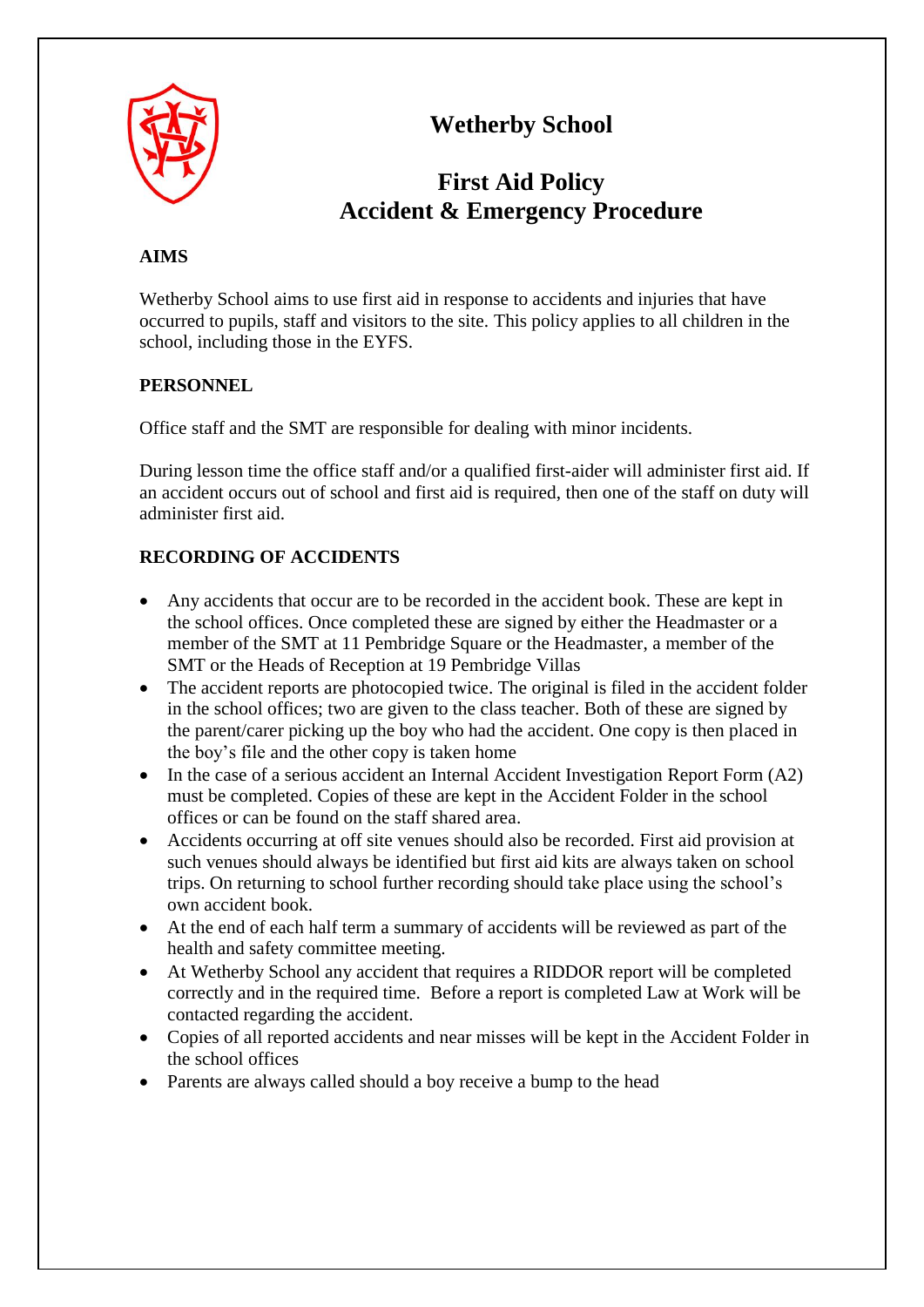#### **FIRST AIDERS**

At Wetherby School there are some members of staff who are paediatric first aid trained. Staff are trained as and when is necessary and we ensure that there is a balance of first aiders within each year group. There is a rolling programme of training for first aid. First aid training will be updated at least every three years. At Wetherby School we aim to achieve paediatric first aid training for as many staff as possible, in particular all EYFS staff. There is a paediatric trained first aider on the school site at all times and the welfare requirements of the EYFS framework mean that a qualified paediatric first aider should accompany all EYFS off site visits.

One member of staff with first aid training must be on site until all children have left.

# **FIRST AID BOXES**

At 11 Pembridge Square first aid boxes are situated:

- 1) In the basement
- 2) On the ground floor
- 3) In the school kitchen
- 4) In the first aid room
- 5) On the first floor landing
- 6) One the second floor landing
- 7) On the third floor landing
- 8) Inside the front door (this is taken to square)
- 9) Head of Sport's office
- 10) In the school office

At 19 Pembridge Villas first aid boxes are situated:

- 1) In Little Wetherby
- 2) In the school office
- 3) In every classroom
- 4) Outside during each gym lesson and playtime
- 5) In the school kitchen

A first aid bag is to be taken on all school trips and to all games/gym sessions, including matches.

#### **FIRST AID SUPPLIES**

A designated member of staff is responsible for checking the contents of the first aid boxes on a regular basis (monthly) and for placing orders to replenish stock. The school cook is responsible for reporting her requirements to the catering manager for replenishment. All staff are responsible for notifying the designated member of staff if the supplies in any of the first aid boxes are running low. The designated member of staff will then order more supplies to ensure that all first aid boxes meet the legal requirements. First aid boxes must not contain any soiled goods.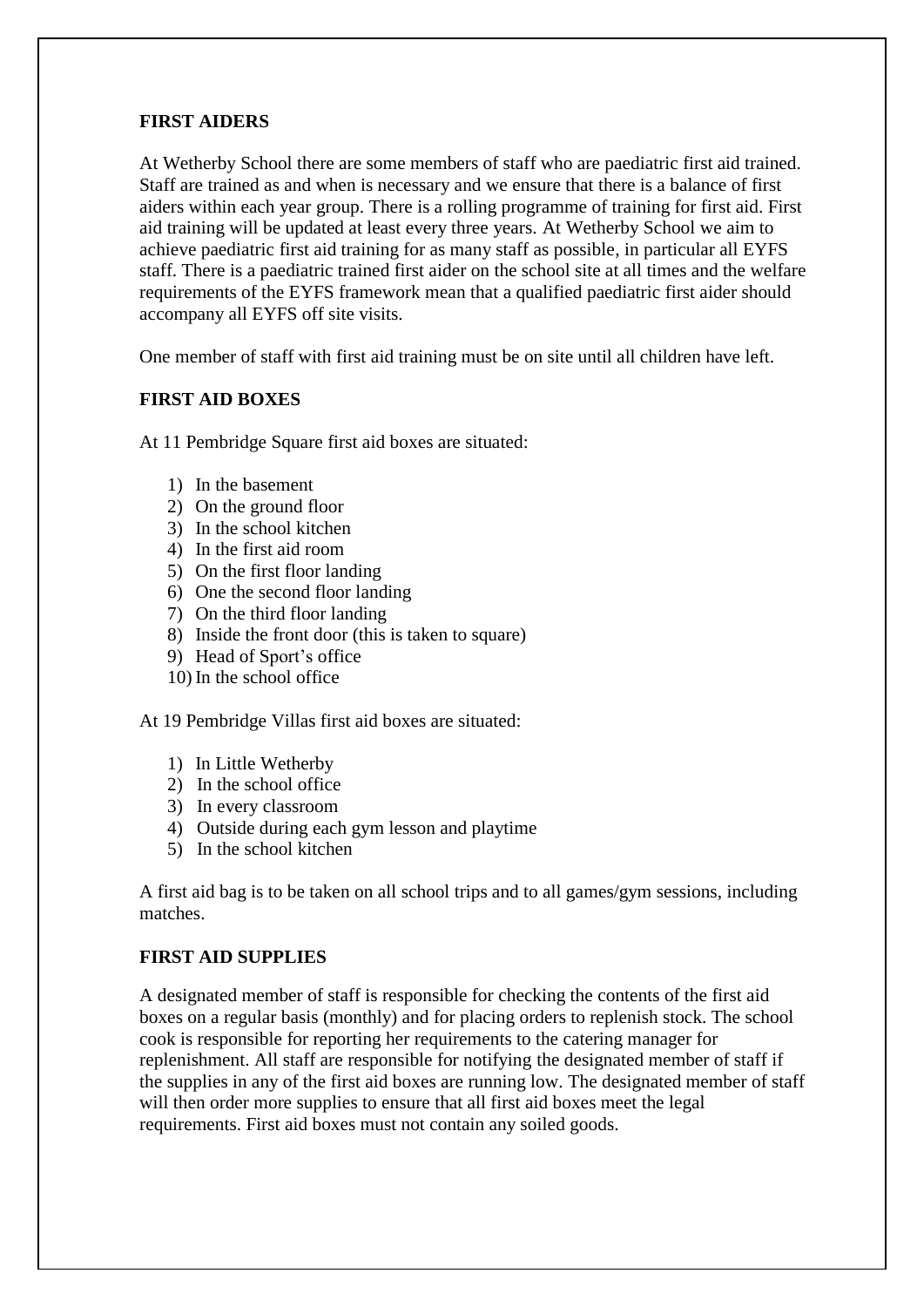# **HYGIENE**

To prevent the spread of infection, adults will ensure that the following good practices are observed:

Any spills of blood or vomit will be wiped up and disposed of using the biohazard kits provided on each floor in both buildings. Excrement will be flushed down the loo. Disposable gloves are always used when cleaning up spills of body fluids. Floors and other affected surfaces are cleaned as necessary using manufacturer's instructions. All cleaning equipment has been COSHH assessed and is kept out of reach of the children.

The assistant from each class is responsible for cleaning up after a child has been ill, ensuring that hygiene procedures are followed.

When treating any accident protective clothing (gloves) must be worn.

# **SICKNESS**

If the child has any of the following he must be sent home:

- Temperature
- Sickness or diarrhoea
- Unexplained rash
- Conjunctivitis
- Any infectious condition

If a child needs to go home his parent/carer will be contacted and asked to come and collect him. Whilst the child waits for his parent/carer to arrive the boys will either wait in the first aid room or in the school office with a member of staff from the school office.

Please note that a child cannot be sent home until the Headmaster or Deputy Head or Assistant Head (Pastoral) has been consulted.

# **PUPILS WITH PARTICULAR MEDICAL CONDITIONS**

Pupils who have particular medical conditions (i.e. asthma, epilepsy, diabetes etc) have all information pertaining to their condition held on a medical form in their personnel file. This will cover medication required in school as and when appropriate including information if appropriate for ambulance crew to attend the child in an emergency.

# **ACCIDENTS and INCIDENTS**

At Wetherby School the reporting of accidents and incidents falls into four categories:

- Minor accidents
- Major accidents
- Near miss accidents
- Accidents reportable to RIDDOR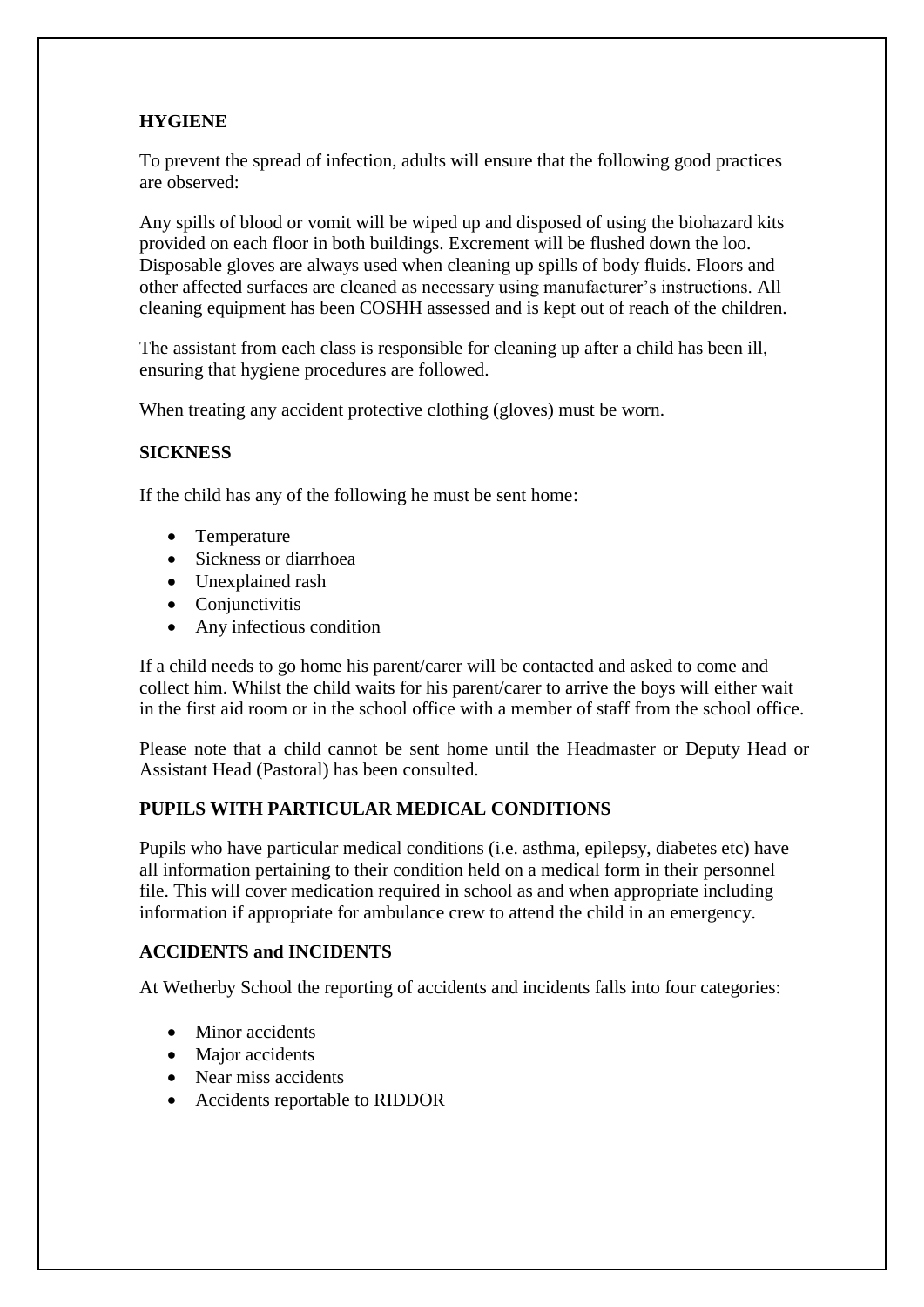If the accident is more than a minor one for child or adult, it is reported immediately to the Headmaster/SMT or the school administrator who sends for an ambulance, if needed and contacts the parents.

# **1. MINOR ACCIDENTS**

# **Minor Accidents to a child**

If a minor accident occurs the procedure is as follows:

- The child is taken to the school office
- The injury is assessed by a first aider and, if necessary, the Assistant Head (Pastoral)
- A first aider treats the injury
- The child is resettled in to their classroom and observed closely
- The accident book is completed. These are kept in the school offices
- Once completed these are signed by either the Headmaster or a member of the SMT at 11 Pembridge Square or the Headmaster, a member of the SMT or the Heads of Reception at 19 Pembridge Villas
- The original is filed in the accident folder in the school offices; two are given to the class teacher. Both of these are signed by the parent/carer picking up the boy who had the accident. One copy is then placed in the boy's file and the other copy is taken home
- The incident is reported to the parent/carer when the child is collected at the end of the school day (where this has not proved possible the parent is telephoned at home or work). When in doubt always contact the parents/carers
- Parents are always called should a boy receive a bump to the head

# **If a child is sent home for any reason this must be recorded in the accident or illness log on the staff shared area and the time of leaving recorded in the 'Day Book'.**

# **Reporting Minor Injuries to Parents**

Communicating with parents regarding minor injuries is done as follows:

- Via a duplicate of the accident report form being sent home
- Via personal contact with the parent or carer when the child is collected at the end of the school day (where this has not proved possible the parent should be telephoned at home or work)

**PARENTS MUST BE INFORMED, BY PHONE, OF ANY INJURY THAT THEIR SON RECEIVES TO HIS HEAD. The school office will contact the parent or carer concerned. If the head injury is severe parents will be asked collect their son to seek medical advice.** 

#### **Minor Accidents to Adults**

Minor accidents will follow the same procedures as outlined above for a child.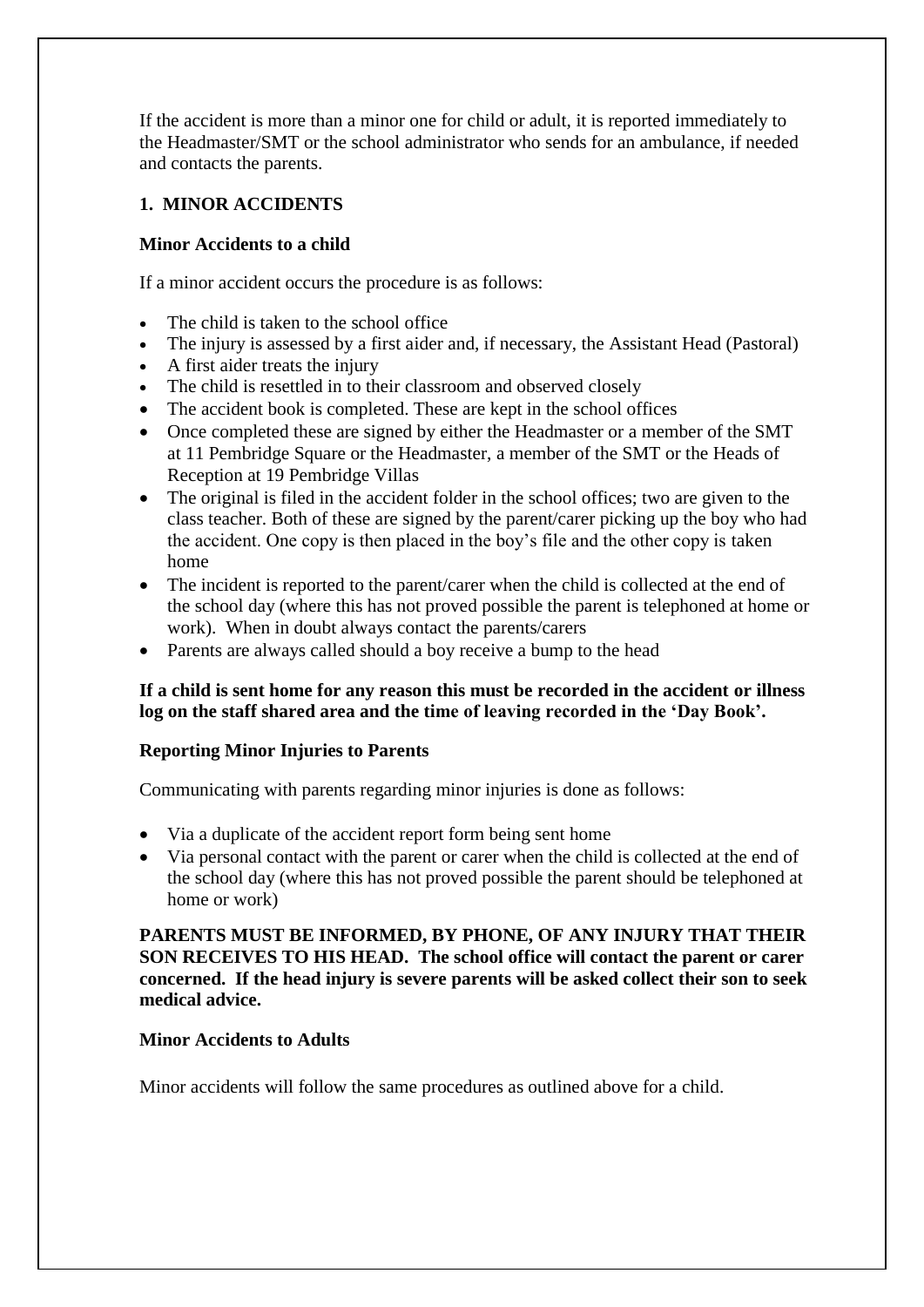# **2. MAJOR ACCIDENTS**

#### **Major accidents to a child**

If a major accident occurs the procedure is as follows:

- Wherever possible, the child should be made comfortable in the location that the accident occurred, if that location is safe. Other children should be moved away from the scene.
- However, if it is safer to move the child and/or the child can walk on their own, the child should be taken to the first aid room on the ground floor or the Headmaster's office at 11 Pembridge Square or the school office at 19 Pembridge Villas or the first aid room on the mezzanine level.
- The first priority is the child's health and safety. If the situation is critical, an ambulance must be called without delay
- The Headmaster must be contacted immediately, or a member of SMT in his absence
- The Headmaster, or member of SMT, will assess the situation with another first aider and decide whether the child needs immediate hospital attention or whether the child can wait for the parent to come
- If the child needs to go straight to hospital either an ambulance will be called or the child will be taken by taxi. The parent/carer will be called and arrangements will be made to meet the parent/carer at the hospital. The Headmaster or a member of SMT will accompany the child to hospital and stay with them until the parent/carer arrives
- If the child can wait for the parent/carer to come then the parent/carer will be contacted and the child made as comfortable as possible. A member of staff must be with the child at all times until the parent/carer arrives
- It will then be the parent/carer's decision whether or not to take the child to hospital
- As soon as possible after the accident an 'Internal Accident Investigation Report Form' (A2) will be completed. These can be found in the school offices in the Accident Folder. The Headmaster will sign the form and a copy will be given to the parent /carer and the original in the boy's file.

#### **The nearest hospitals are:**

# **St Mary's Hospital**

Praed Street London W2 1NY

**Chelsea and Westminster Hospital**  369 Fulham Road London SW10 9NH

Dial 999 if immediate assistance is needed for a serious accident or incident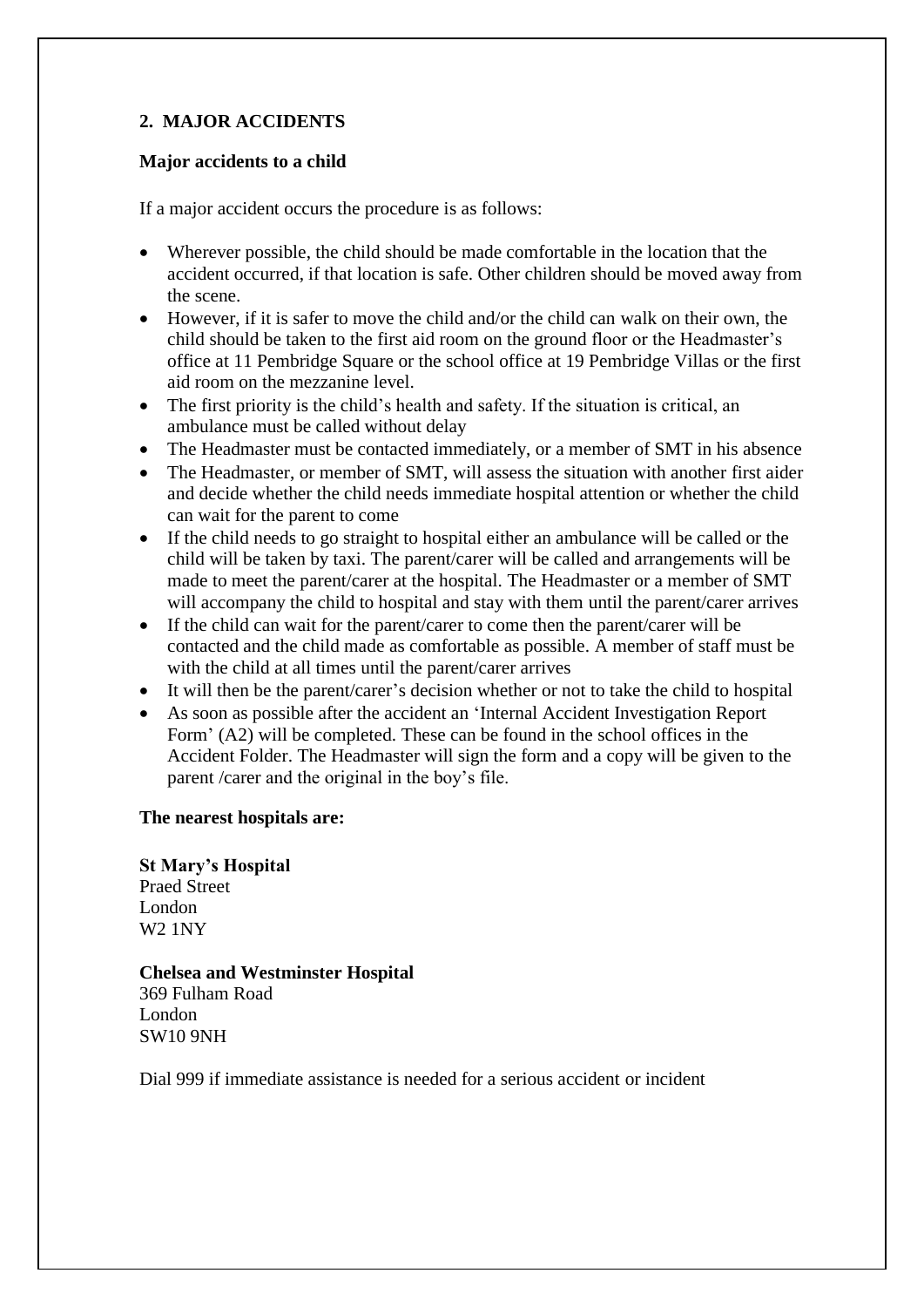# **Major Accidents to Adults**

- The person in charge is notified who will with another first aider assess the situation and decide whether the adult needs immediate hospital attention or whether the situation can be dealt with by the adult concerned
- If the adult needs to go straight to hospital an ambulance will be called or he/she will be sent by taxi with another member of staff
- The adult emergency contact or a person of their choosing will be telephoned and if possible arrangements made for them to meet the adult at the hospital
- An Internal Accident Investigation Report Form (A2) will be completed and a copy given to the adult concerned
- The Headmaster or member of SMT must decide if the matter is reported to Alpha Plus Head Office

# **3. NEAR MISS INCIDENTS**

At Wetherby School we are aware that some accidents could potentially have been more serious had a child been injured. This would be described as a near miss incident. As a school we believe that all near miss incidents should be followed up.

If a near miss incident occurs the procedure is as follows:

- All near miss incidents must be reported to the Headmaster or member of SMT, in his absence
- An 'Internal Near Miss Incident Report Form' (A3) will be completed
- The Headmaster or, in his absence, the Assistant Head (Pastoral) will sign the form
- Alpha Plus Head Office will be contacted
- This must be reported and recorded as soon as possible after the event

# **4. ACCIDENTS REPORTABLE TO RIDDOR**

Certain accidents arising out of or in connection with work are reportable to the Health and Safety Executive (HSE) and Alpha Plus Head Office. At Wetherby School we seek advice from Law at Work before any accident is reported to the HSE.

The Reporting of Injuries, Diseases and Dangerous Occurrences Regulations 1995 (RIDDOR) places a legal duty on employers to notify and report some work related accidents, diseases and dangerous occurrences to the relevant enforcing authority for their work activity. Should an accident be reportable to RIDDOR this can be done via the RIDDOR Incident Contact Centre (ICC). Before reporting any accidents, Law at Work will have been contacted for advice.

Please refer to: Alpha Plus Health and Safety System for more information about RIDDOR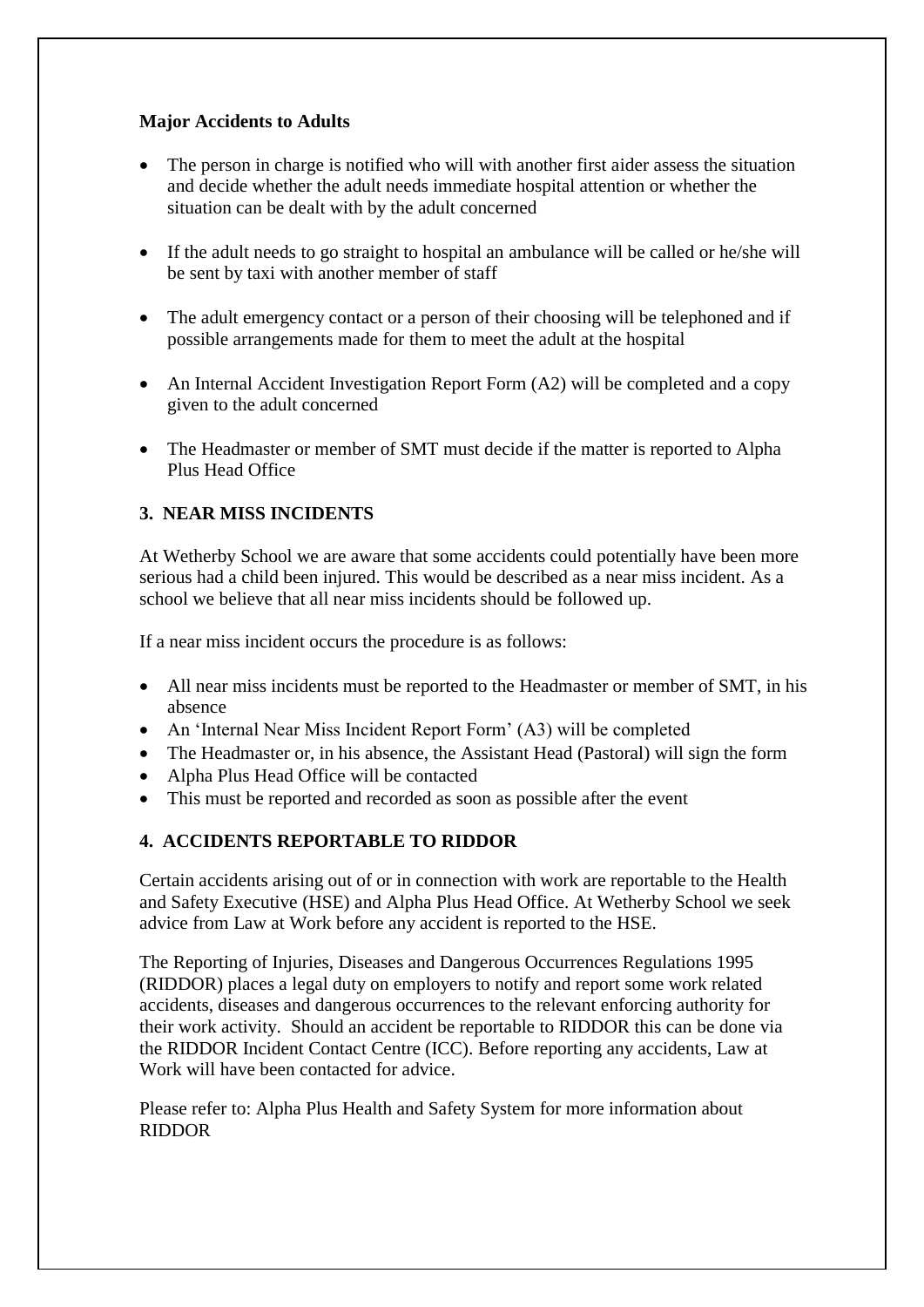# **Pupil Accidents**

Fatal and major injuries to pupils on school premises during school hours must be reported immediately to Paul Brereton, Director of Human Resources, at Alpha Plus Head Office and the Alpha Plus Director of Schools. Law at Work will be contacted for advice and if necessary the ICC will be contacted. However, injuries during play activities in playgrounds arising from collision, slips and falls and sporting injuries are not reportable unless they are attributable to:

- The conditions of the premises (e.g. potholes, ice, damaged or worn steps etc)
- Plant or equipment on the school premises
- The lack of proper supervision

Fatal and major injuries to pupils occurring on school sponsored or controlled activities off the school site (such as field trips, sporting events or holidays in the UK) must be reported if the accident arises out of or in connection with those activities. All staff have been informed of the procedures to follow (crisis management) when a fatal or major injury/injuries occur.

Wetherby School will also notify the Kensington and Chelsea Child Protection Agency of any serious accident or serious injury to, or the death of, any pupil whilst at school and act on any advice given.

#### **Employee Accidents**

Any accidents to an employee resulting in a fatal or major injury must be reported immediately to Paul Brereton, Director of Human Resources at Alpha Plus Head Office and the Alpha Plus Director of Schools. If the accident does not result in a fatal or major injury, but the employee is incapacitated and unable to work for more than three days (excluding the day of the accident) there is still a requirement to contact the HSE.

The Headmaster or Assistant Head (Pastoral), in his absence, will report any accidents that are reportable to the HSE via the RIDDOR Incident Contact Centre. This can be done via telephone or by completing an on-line form. Copies of these can be found in the school office in the Accident Folder. Once again, Law at Work will be contacted before any contact is made with the HSE or the ICC.

# **BEFORE ANY REPORT TO THE HSE IS MADE, LAW AT WORK MUST BE CONTACTED FOR ADVICE**

# **Allergies/ Chronic Illnesses**

A record is kept in the child's file of any allergy to any form of medication (if notified by the parent) such as penicillin or a dietary allergy or food intolerance. Any chronic illness, such as diabetes, or any illness, such as asthma (on individual asthma cards), or any child whose health might give cause for concern are also recorded.